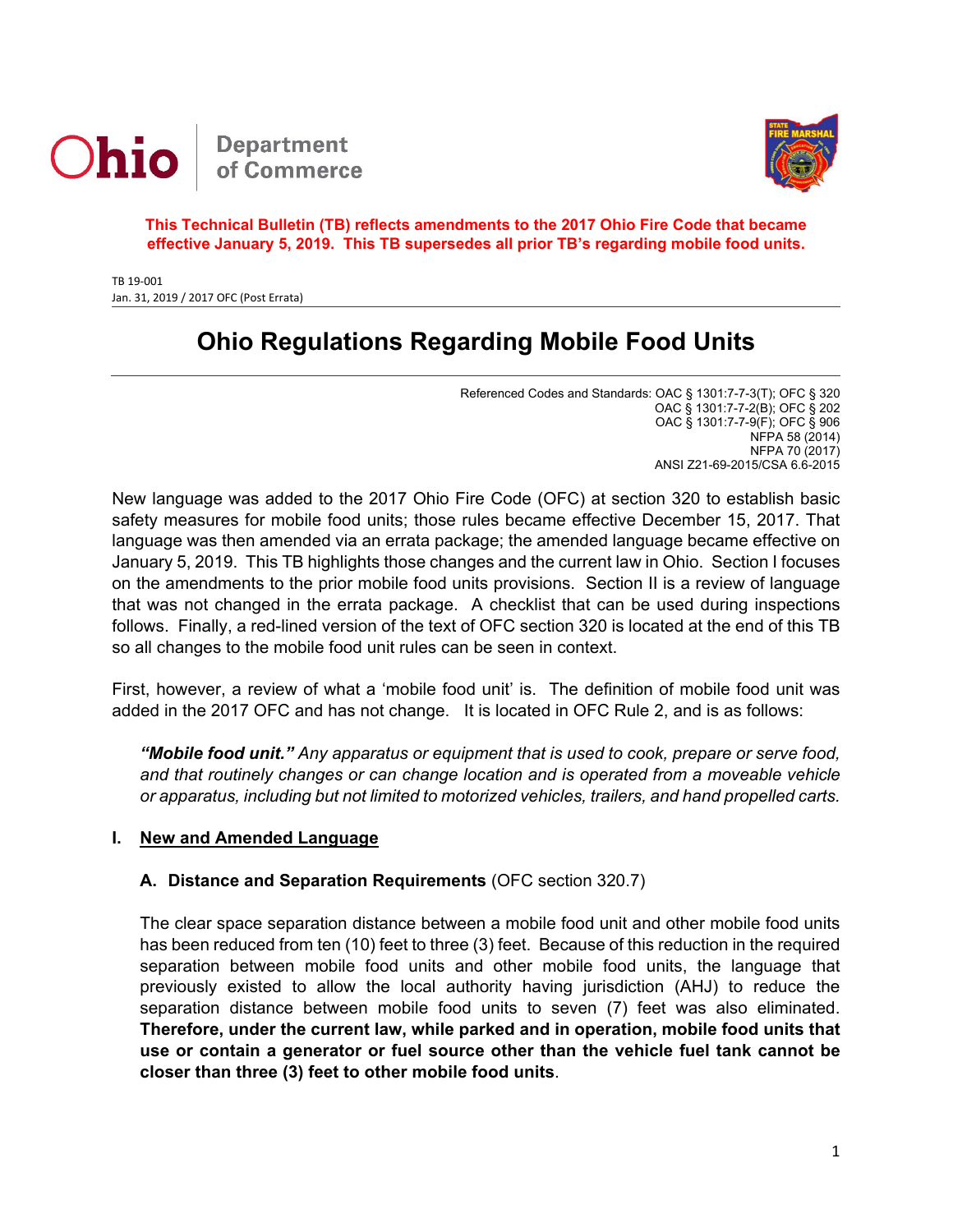The clear space separation distance between mobile food units and the entrances and exits of buildings or structures and combustible materials was not reduced. **While parked and in operation mobile food units that use or contain a generator or fuel source other than the vehicle fuel tank must still be ten (10) feet from entrances and other exits to buildings and structures and combustible materials**.

## **B. Location and Installation Requirements** (OFC section 320.6.2)

Most of the location and installation provisions did not change. However, prior language that said all vehicle mounted propane tanks had to be at least 36 inches above the ground was amended. Now, propane tanks that are secured to the rear of the vehicle have to be 30 inches above the ground. Decreasing the 36" requirement to 30" still offers protection from vehicle impact for rear mounted tanks, but allows more placement flexibility. Limiting the distance requirement to rear mounted tanks allows for tanks to be mounted on the tongue of a trailer.

New language was also added in this section to allow tanks to be removed from the mobile food unit while the mobile food unit is in operation. When removed, the tanks must be secured to a stationary object or otherwise securely stabilized to prevent overturn or damage. Prior language required the tanks to be mounted to the vehicle. However, some vendors remove the tanks when they arrive at an operating location and the new language accommodates that type of operation.

This section was also amended to delete language that was unintentionally left at the end of the first paragraph (i.e., "and below the level of the vents" was deleted from OFC sec. 320.6.2(i)). Language was added at OFC sec. 320.6.2(ii)(b) and (h) to require that materials and devices used to secure LP-gas containers be made of non-combustible materials.

All other location and installation requirements remain in effect. For a summary of the requirements that did not change, please see **Section II**, below.

## **C. Piping and Connectors** (OFC section 320.6.3)

The 2017 OFC set forth many requirements for piping and connectors. Although the majority of those provisions were not changed in the errata package, some of the piping and connector requirements were amended and some deleted.

Perhaps the biggest change to the piping and connector requirements is the deletion of their retroactive applicability. The 2017 OFC required all mobile food units (new and existing) to comply with the piping and connector requirements by December 31, 2018. That retroactive language was deleted in the errata package. So, all mobile food units built after January 5, 2019 must comply with the piping requirements as amended in the errata package. The piping requirements now do not apply to older units unless perhaps they are altered or constitute a distinct hazard.

Piping does still have to be installed in a protected location. However, if the piping is installed outside the vehicle it does not still have to be under the vehicle and below any insulation. That provision was deleted. The following provisions were also deleted: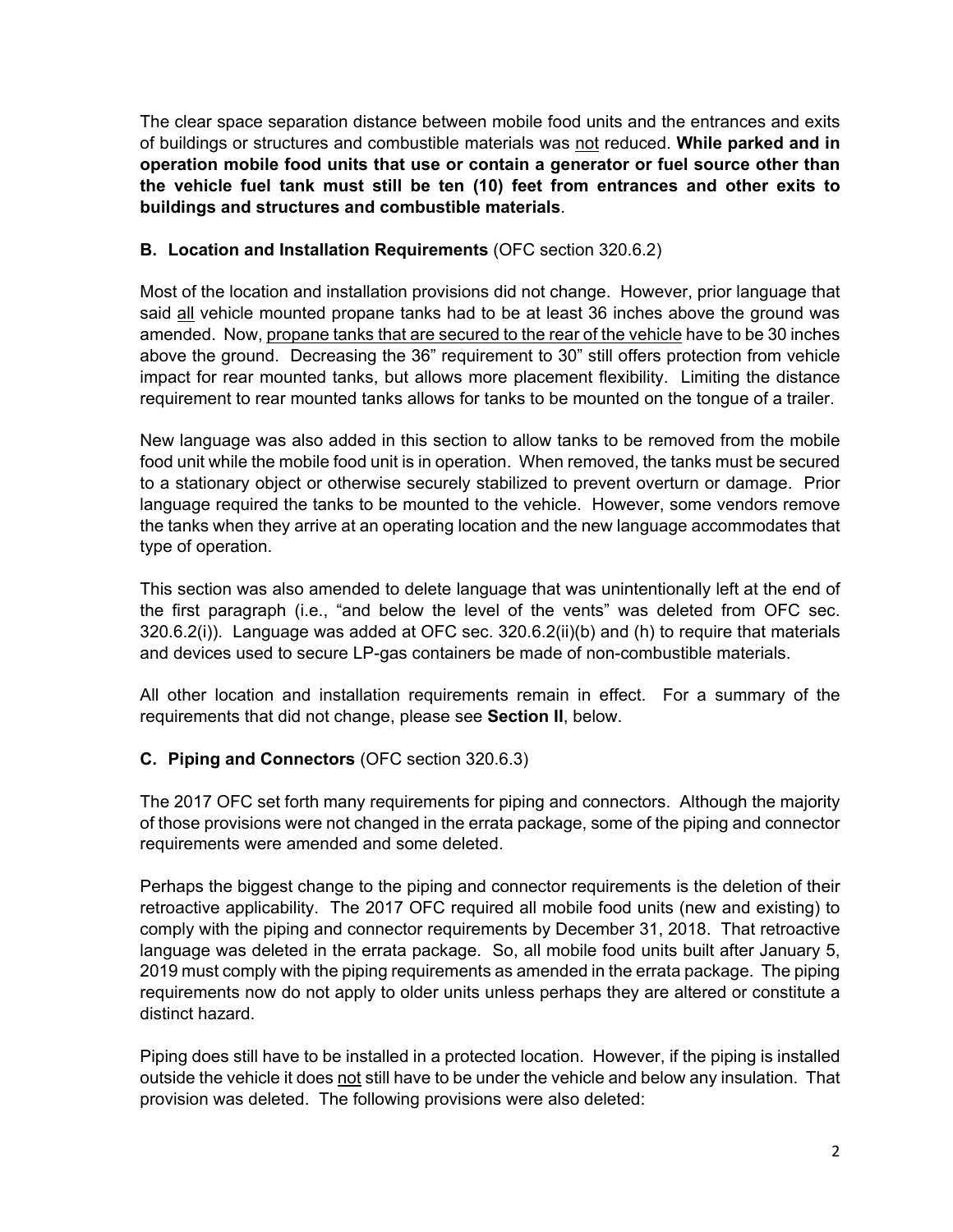- Language that required piping to enter the vehicle through the floor directly beneath or adjacent to the appliance served was deleted.
- Language that required the tee connection for a branch line to be located in the main gas line under the floor and outside the vehicle was deleted.
- Language that required exposed parts of the fixed piping system to be of corrosion resistant material or coated or protected was also deleted.

New language was added to the OFC to require flexible connectors installed between apparatus and the piping system to be installed per ANSI Z21-69-2015/CSA 6.6-2015.

All other piping and connector requirements remain in effect. For a summary of the requirements that did not change, please see **Section II**, below.

#### **D. Containers** (OFC section 320.6.1)

The 2017 OFC stated that only ASME mobile LP-Gas containers could be used in mobile food trucks. This was an oversight. Therefore, language was added to allow not only certified ASME containers, but also DOTn certified containers as well.

#### **E. Electrical Wiring and Equipment** (OFC section 320.9)

Prior language that required electrical wiring to be contained in exposed conduit was deleted. Electrical wiring does not have to be in exposed conduit. The remainder of the section was restructured to reflect the deleted language.

#### **F. Portable Fire Extinguishers** (OFC section 320.3)

All mobile food units must have one 5-pound ABC portable fire extinguisher within the unit and readily available to the unit operator. An exception was added in the errata package for open air hand carts that do not have fossil fuel powered equipment. Open air hand carts that do not have fossil fuel powered equipment do not have to have a portable fire extinguisher.

In addition to the one 5-pound ABC portable fire extinguisher that mobile food units are required to have, all units that have cooking equipment that involves solid fuels or vegetable or animal oils and fats were also required to have a Class K extinguisher. This provision has been amended to delete the reference to 'solid fuels.' Therefore, mobile food units with cooking equipment that involves only solid fuels (such as a wood burning pizza oven) do not have to have a Class K portable fire extinguisher. However, any unit that has any cooking equipment that involves vegetable or animal oils and fats is still required to have a Class K portable fire extinguisher (in addition to the one 5-pound ABC portable fire extinguisher that they are required to have).

This section was also amended to correct typographical errors in cited references.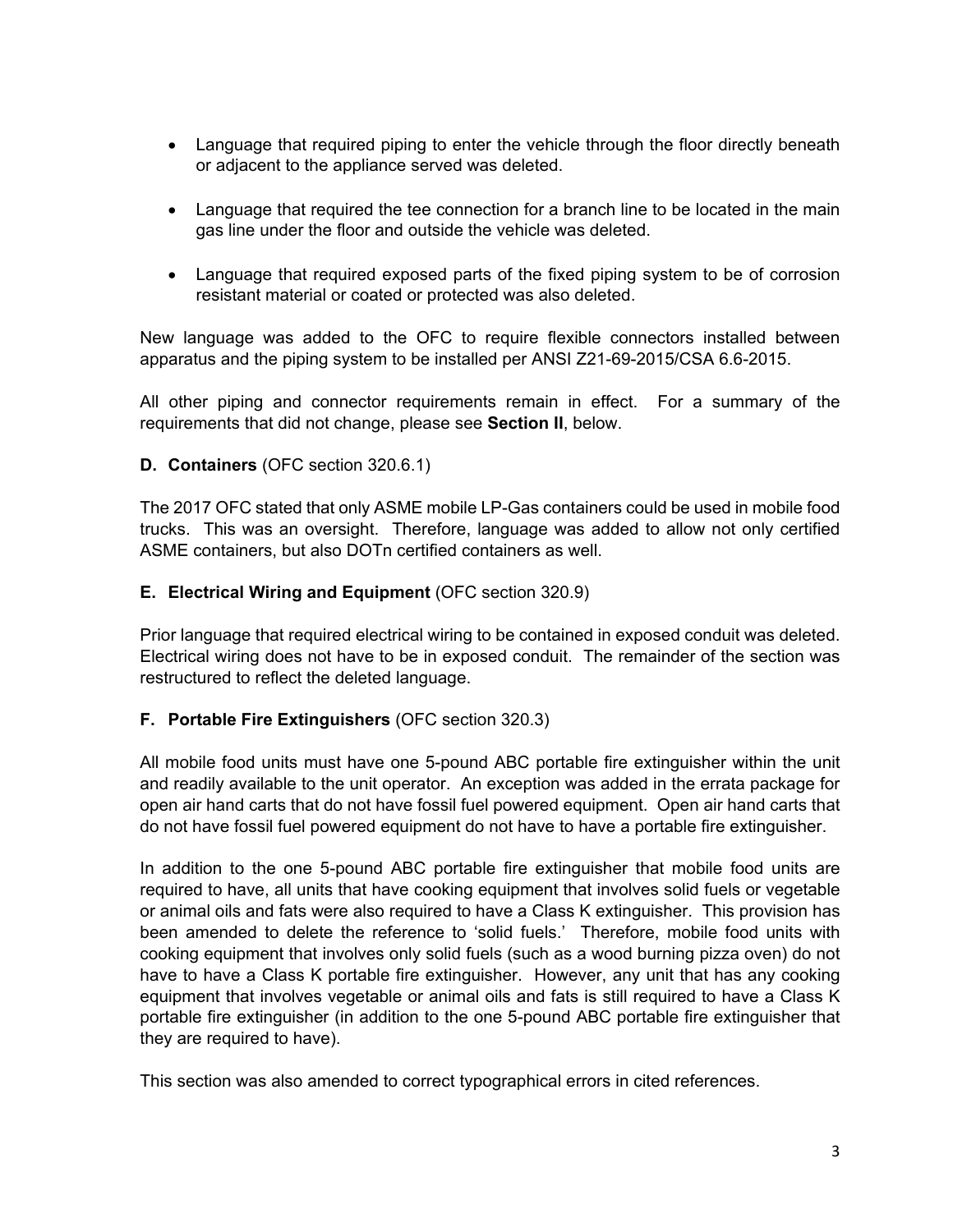## **G. Carbon Monoxide Detection** (OFC section 320.2.3)

The 2017 OFC required that all mobile food units have at least one listed carbon monoxide (CO) detection device except for open air hand propelled carts. The rule requiring at least one listed CO detection device in all mobile food units did not change. The exception, however, was amended in the errata package and now does not reference open air hand propelled carts. The new exception states that mobile food units that are not equipped with fossil fuel powered equipment and that do not otherwise produce CO during operation do not have to have CO detection. All other mobile food units must have at least one listed CO detection device.

## **H. Egress** (See OFC section 320.4)

Language added in the 2017 OFC stated that all mobile food units that operate commercial cooking equipment must have two accessible means of egress remotely located from each other. In the errata package, the language was amended to state that the two accessible means of egress are required while the commercial cooking equipment is being operated. When the commercial cooking equipment is not being operated, the two means of egress do not necessarily have to be accessible. The change in the language allows a serving window (as long as it is 5.7 square feet) to serve as a means of egress but doesn't require it to be accessible unless the cooking equipment is being used.

In addition to the above changes, one non-substantive grammatical correction was made to the mobile food unit rules in the errata package: rule references in section 320.6 were corrected. **All other OFC mobile food unit rules remain the same and were not affected by the errata package. A summary of the remaining rules follows.**

## **II. Existing Mobile Food Unit Requirements Not Affected by the Errata Package**

- **A. Scope** (OFC sec. 320.1)
	- The mobile food unit rules apply to all mobile food units operated in the State of Ohio.
- **B. General** (OFC sec. 320.2)
	- Mobile food units cannot block fire lanes, fire hydrants, or other fire protection equipment.
	- LP-Gas fueled equipment cannot be operated while the mobile food unit is in transit.

**Exception**: LP-Gas fueled equipment can be operated while the mobile food unit is in transit **if** the equipment is designed for operation while it is in transit (such as a cargo heater) **and** the equipment has a mechanism in place to stop fuel flow in the event of a line break (such as an excess flow valve). If the equipment does not meet both of these parameters, it cannot be operated while the mobile food unit is in transit.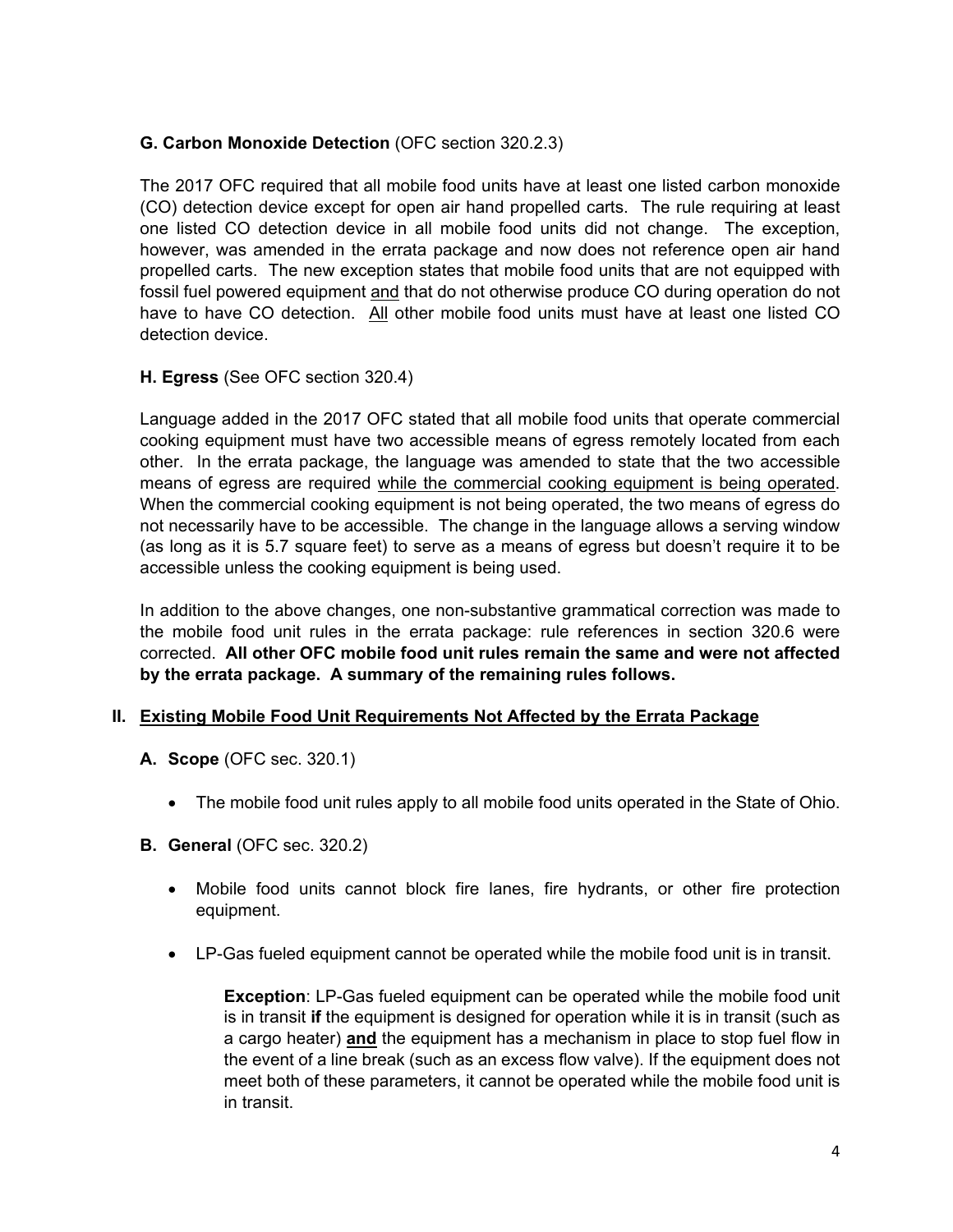#### **C. Portable Fire Extinguishers** (OFC sec. 320.3)

- The provisions of OFC section 906 apply regarding the installation, servicing, testing, inspection and maintenance of all portable fire extinguishers contained or used in a mobile food unit.
- **D. Smoking** (OFC sec. 320.5)
	- Smoking is prohibited inside all mobile food units. If a mobile food unit has a fuel source other than the vehicle fuel tank, smoking is also prohibited within 10 feet of the unit.
	- All mobile food units must have "no smoking" signs conspicuously posted **inside** the unit.
	- All mobile food units must also have "no smoking" signs **outside** the unit in the vicinity of any location where compressed gas is stored or kept; the sign(s) must be visible to the public.
	- All "no smoking" signs must be in English and must have a dark background with lettering in a contrasting color. The lettering must be at least 4 inches tall and have a minimum brush stoke width of 1 inch.
- **E. LP-Gas** (OFC sec. 320.6)
	- LP-Gas containers must comply with the mobile food unit rules and with OFC rules 53, 57, 58, and 60.
- **F. Containers** (OFC sec. 320.6.1)
	- LP-Gas containers installed in the enclosed spaces of a mobile food unit must have a maximum allowable working pressure of 312 psi (2.2 MPag) or higher.
	- LP-Gas containers installed on the exterior of a mobile food unit must have a maximum allowable working pressure of 250 psi (1.7 MPag) or higher.
	- All propane tanks must be kept in a secure manner at all times.
	- The maximum aggregate capacity of LP-Gas containers in a mobile food unit cannot exceed 200-gallon aggregate water capacity.
- **G. Location and Installation** (OFC sec. 320.6.2)
	- LP-Gas supply systems that are used for a mobile food unit (including the containers) can be installed in one of two locations: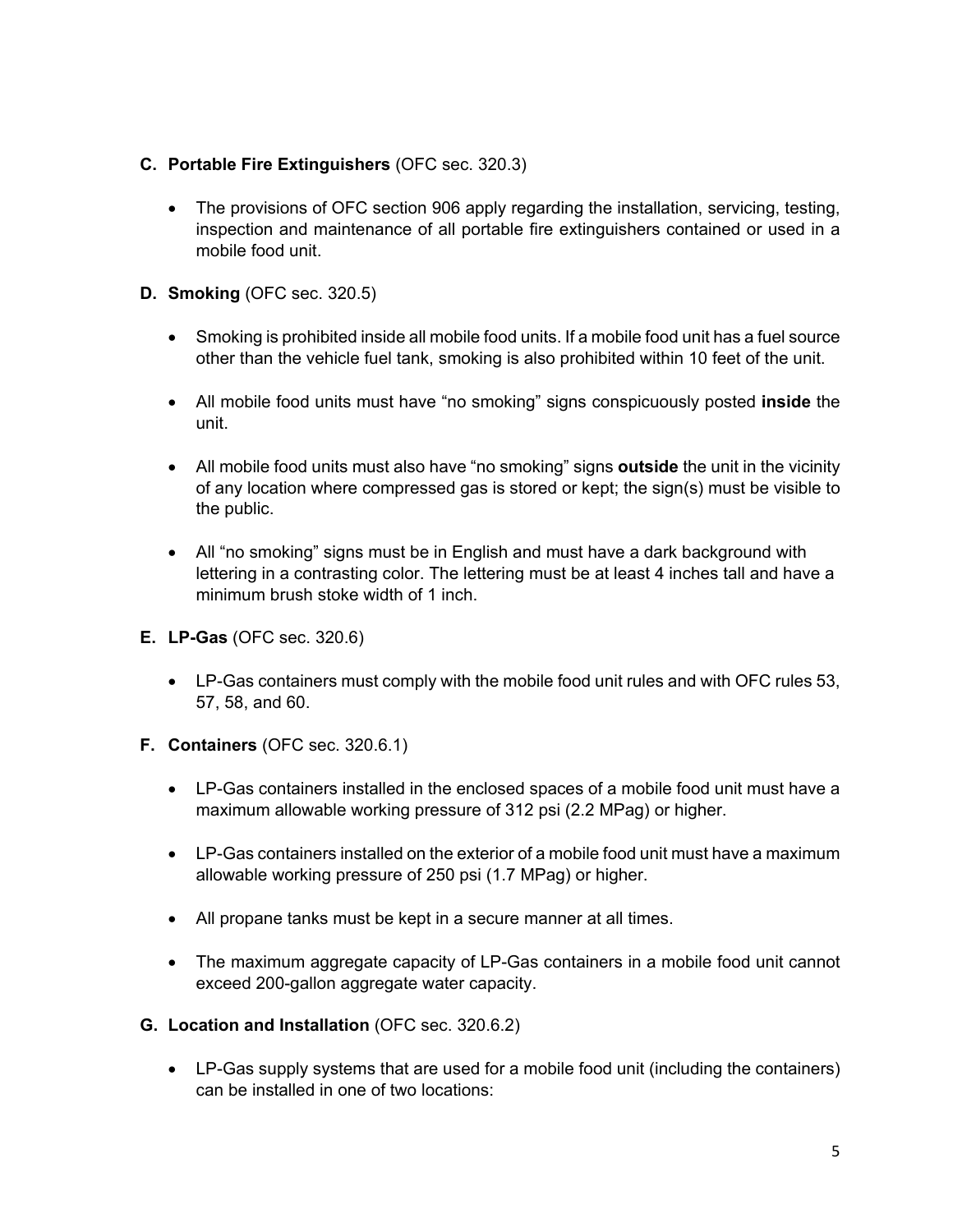- 1) outside of the vehicle, or
- 2) in a recess or cabinet that is vapor tight to the inside of the vehicle but accessible from and vented to the outside with vents located near the top and bottom of the enclosure and 3 feet (1 m) horizontally away from any opening into the vehicle.
- LP-Gas containers (unless they are removed during operation activities as discussed in **Section I**) must be securely mounted on the vehicle or within an enclosing recess or cabinet.
- LP-Gas containers must be kept in a secure manner at all times.
- LP-Gas containers must comply with all of the following:
	- $\circ$  Cylinders must be located in such a manner that minimizes exposure to excessive temperature rises, physical damage, and/or tampering.
	- $\circ$  LP-Gas containers cannot be installed on the roof of a mobile food unit.
	- $\circ$  LP-Gas containers can be mounted within the vehicle housing, but the housing must be secure to the vehicle and any removable parts of the housing must be secured to the housing while the mobile food unit is in transit.
	- $\circ$  All LP-Gas container valves, appurtenances, and connections must be protected to prevent damage from accidental contact with stationary objects, loose objects, stones, mud, and/or ice.
	- o All LP-Gas container valves, appurtenances, and connections must be protected from damage due to overturn or similar vehicular accident.
	- $\circ$  LP-Gas cylinders must have permanent protection for cylinder valves and connections.
	- $\circ$  Weather protection must be provided for all LP-Gas cylinders that are located on the outside of a mobile food unit.
	- $\circ$  Any device or material used to secure an LP-Gas container must be made of non-combustible material.

#### **H. Piping and Connectors** (OFC sec. 320.6.3)

- All piping must be installed per NPFA 58 (2014), section 6.9.3.
- All steel tubing must have a minimum wall thickness of 1.2 mm.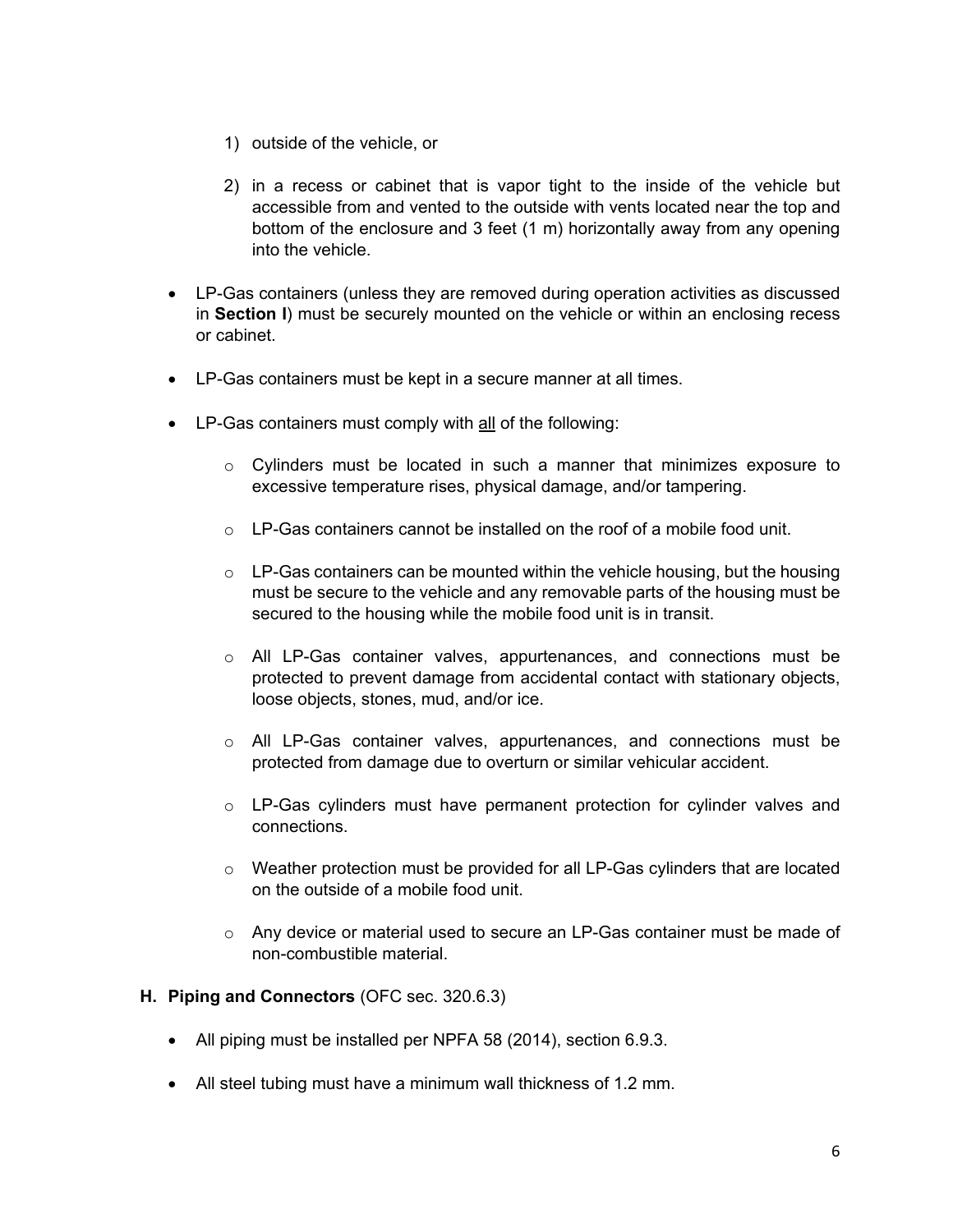- To protect against expansion, contraction, jarring, and vibration strains, a flexible connector must be installed between any regulator outlet and the fixed piping system.
- Flexibility must be provided between a cylinder and the gas piping system or regulator.
- Flexible connectors must be installed in accordance with NFPA 58 (2014), section 6.9.6.
- Flexible connectors that are longer than the length allowed in the OFC cannot be used unless they are approved.
- Fuel lines that incorporate hose cannot be used unless they are approved.
- Fixed piping systems used in a mobile food unit must be designed, installed, supported and secured in such a manner as to minimize the possibility of damage due to vibration, strains, or wear, and in such a manner to preclude loosening while in transit.
- Piping must be installed in a secure location.
	- $\circ$  Piping must be fastened or have other protection to prevent damage due to vibration or abrasion.
	- $\circ$  A rubber grommet or equivalent protection must be installed to prevent chafing at each point where piping passes though sheet metal or a structural member.
- Isolated sections of liquid piping must have hydrostatic relief valves; they must be installed in accordance with NPFA 58 (2014), section 6.13.
- All piping systems (including hose) must be pressure tested and must be proven free of leaks in accordance with NPFA 58 (2014), section 6.14.
- **I. Emergency Shut Off Controls** (OFC sec. 320.6.4)
	- All mobile food units that use LP-Gas must have marked exterior emergency shut-off controls. The controls must be readily distinguishable and accessible and must have a quarter-turn manual gas ball valve.
	- Emergency shut-off controls must be signed. Signage must be permanently mounted at the location of the controls and must state: "EMERGENCY GAS SHUT-OFF VALVE." Signage must be clearly visible and must remain unobscured at all times. Signs must be weather resistant and of contrasting colors, and must be readable from a distance of 25 feet.
- **J. Generators** (OFC sec. 320.8)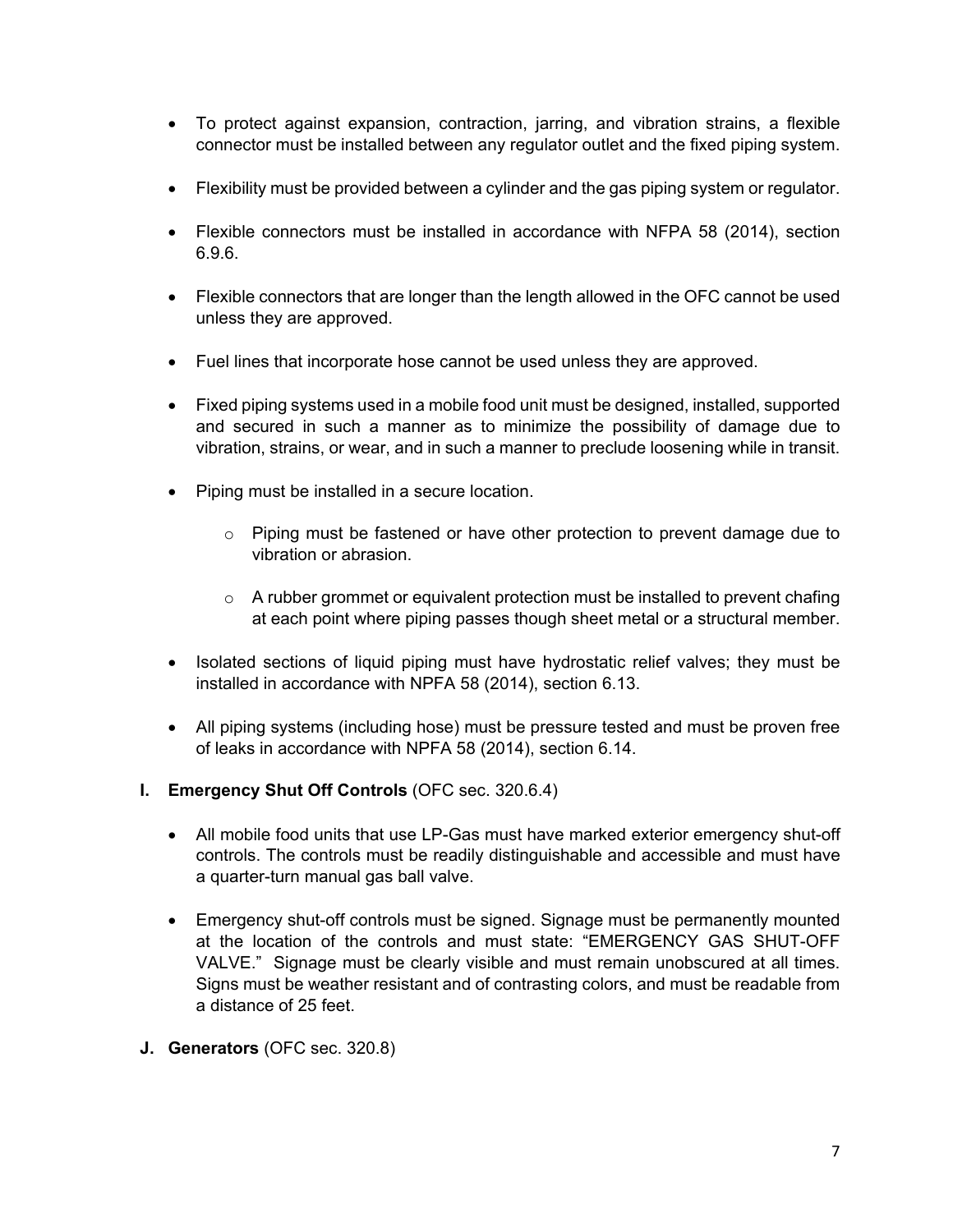- Generators that service a mobile food unit cannot be fueled while the mobile food unit is in operation.
- Generators cannot be fueled while the generator is in use.
- Generators cannot be fueled until the generator has been turned off and the surface temperature of both the engine and the fuel tank are below the autoignition temperature of the fuel.
- Generators cannot be operated, used or fueled within the occupant space of the mobile food unit.
- **K. Wiring** (OFC sec. 320.9)
	- All electrical wiring and equipment in a mobile food unit must be installed in accordance with NFPA 70 (2017).

This Technical Bulletin is intended only as an informational tool. Affected individuals and code enforcement officials should consult their legal advisor to determine specific requirements, their applicability, and courses of action that should be taken to ensure compliance with all applicable requirements and standards.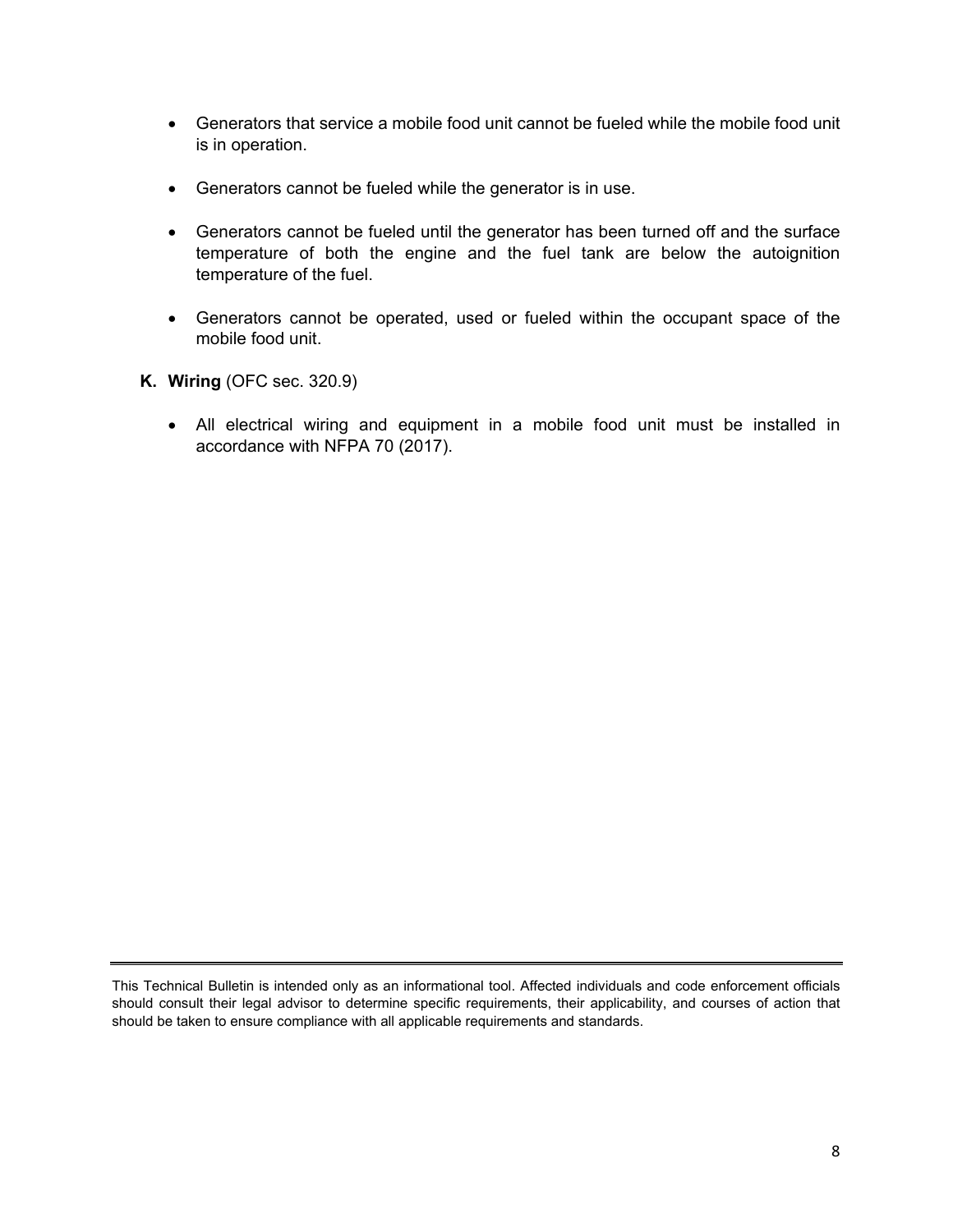

## **Mobile Food Unit Checklist**

\* A check mark in any box that is not shaded green may indicate a violation of the Ohio Fire Code (unless the condition is not applicable).

|                                                            | <b>All Mobile Food Units</b>                                                                                                                          | Yes* | <b>No</b> | N/A |  |  |
|------------------------------------------------------------|-------------------------------------------------------------------------------------------------------------------------------------------------------|------|-----------|-----|--|--|
|                                                            | <b>Carbon Monoxide detection</b>                                                                                                                      |      |           |     |  |  |
|                                                            | Is there at least one carbon monoxide detection device in the unit?<br>(except where no CO is produced)                                               |      |           |     |  |  |
|                                                            |                                                                                                                                                       |      |           |     |  |  |
|                                                            | <b>Portable Fire Extinguishers</b>                                                                                                                    |      |           |     |  |  |
|                                                            | Is there at least one 5# ABC portable fire extinguisher in the unit? (except open air hand propelled carts)                                           |      |           |     |  |  |
|                                                            | Is the extinguisher readily accessible by unit operator?                                                                                              |      |           |     |  |  |
|                                                            | Was each fire extinguisher installed and is it being maintained in accordance with OFC sec. 906?                                                      |      |           |     |  |  |
|                                                            | <b>Electrical Equipment and Wiring</b>                                                                                                                |      |           |     |  |  |
|                                                            | Is all electrical equipment and wiring in the mobile food unit installed per NFPA 70 (2017)?                                                          |      |           |     |  |  |
|                                                            |                                                                                                                                                       |      |           |     |  |  |
|                                                            | <b>No Smoking Signs</b><br>(no smoking in unit) (no smoking w/i 10' of unit if there is a fuel source other than vehicle fuel tank)                   |      |           |     |  |  |
|                                                            | Are "no smoking" signs conspicuously posted inside the mobile food unit?                                                                              |      |           |     |  |  |
|                                                            | If compressed gas is stored or kept, are there also "no smoking" signs posted outside the unit in the                                                 |      |           |     |  |  |
|                                                            | vicinity of every location where the gas is stored or kept?                                                                                           |      |           |     |  |  |
|                                                            | <b>Generators</b>                                                                                                                                     |      |           |     |  |  |
|                                                            | Is the generator being fueled while the mobile food unit is in operation?                                                                             |      |           |     |  |  |
|                                                            | Is the generator being fueled while the generator is in use?                                                                                          |      |           |     |  |  |
|                                                            | Is the generator turned off and the surface temperature of both the engine and the fuel tank being cooled                                             |      |           |     |  |  |
|                                                            | to below the autoignition temperature of the fuel before the generator is being fueled?                                                               |      |           |     |  |  |
|                                                            | Is the generator being operated, used or fuel within the occupant space of the mobile food unit?                                                      |      |           |     |  |  |
|                                                            |                                                                                                                                                       |      |           |     |  |  |
|                                                            | <b>Not Obstructing Fire Protection Equipment</b>                                                                                                      |      |           |     |  |  |
|                                                            | Does the mobile food unit block fire lanes?                                                                                                           |      |           |     |  |  |
|                                                            | Does the mobile food unit block fire hydrants?                                                                                                        |      |           |     |  |  |
|                                                            | Does the mobile food unit block other fire protection equipment?                                                                                      |      |           |     |  |  |
|                                                            |                                                                                                                                                       |      |           |     |  |  |
|                                                            | <b>Separation Distances</b><br>(for units with a generator or fuel source other than the vehicle fuel tank)                                           |      |           |     |  |  |
|                                                            | Is the mobile food unit separated from other mobile food units by a clear space distance of 3 feet?                                                   |      |           |     |  |  |
|                                                            | (not including awnings and other appurtenances)                                                                                                       |      |           |     |  |  |
|                                                            | Is the mobile food unit separated from entrances and other exits of buildings or structures by a clear                                                |      |           |     |  |  |
|                                                            | space distance of 10 feet? (not including awnings and other appurtenances)                                                                            |      |           |     |  |  |
|                                                            | Is the mobile food unit separated from combustible materials by a clear space distance of 10 feet? (not<br>including awnings and other appurtenances) |      |           |     |  |  |
|                                                            |                                                                                                                                                       |      |           |     |  |  |
| <b>Mobile Food Units with Commercial Cooking Equipment</b> |                                                                                                                                                       |      |           |     |  |  |
| <b>Portable Fire Extinguishers</b>                         |                                                                                                                                                       |      |           |     |  |  |
|                                                            | If the unit uses cooking equipment that involves vegetable or animal oils and fats, is there at least one                                             |      |           |     |  |  |
|                                                            | Class K portable fire extinguisher in the unit? (in addition to the one 5-pound ABC extinguisher)                                                     |      |           |     |  |  |
|                                                            | Was each fire extinguisher installed and is it being maintained in accordance with OFC sec. 906?                                                      |      |           |     |  |  |
|                                                            |                                                                                                                                                       |      |           |     |  |  |
|                                                            | <b>Egress</b>                                                                                                                                         |      |           |     |  |  |
|                                                            | Are there at least 2 means of egress in the unit?                                                                                                     |      |           |     |  |  |
|                                                            | Are the means of egress remotely located from each other?                                                                                             |      |           |     |  |  |
|                                                            | Are the means of egress at least 5.7 square feet?                                                                                                     |      |           |     |  |  |
| <b>Mobile Food Units with LP-Gas</b>                       |                                                                                                                                                       |      |           |     |  |  |
|                                                            | If LP-Gas equipment is being used while unit is in transit, is the equipment designed for operation while                                             |      |           |     |  |  |
|                                                            | in transit (ex: cargo heater) and does the equipment have a mechanism in place to stop fuel flow in the                                               |      |           |     |  |  |
|                                                            | event of a line break (ex: excess flow valve)?                                                                                                        |      |           |     |  |  |
|                                                            |                                                                                                                                                       |      |           |     |  |  |
|                                                            | <b>Emergency Shut-off Controls</b>                                                                                                                    |      |           |     |  |  |
|                                                            | Does the mobile food unit have marked exterior emergency shut off controls?                                                                           |      |           |     |  |  |
|                                                            | Are the controls readily distinguishable and accessible?                                                                                              |      |           |     |  |  |
|                                                            | Do the controls have a quarter-turn manual gas ball valve?                                                                                            |      |           |     |  |  |
|                                                            | Do the controls have permanent signage mounted at the location of the controls that states:                                                           |      |           |     |  |  |
|                                                            | "EMERGENCY GAS SHUT-OFF VALVE"?                                                                                                                       |      |           |     |  |  |
|                                                            | Is the signage clearly visible and unobscured?                                                                                                        |      |           |     |  |  |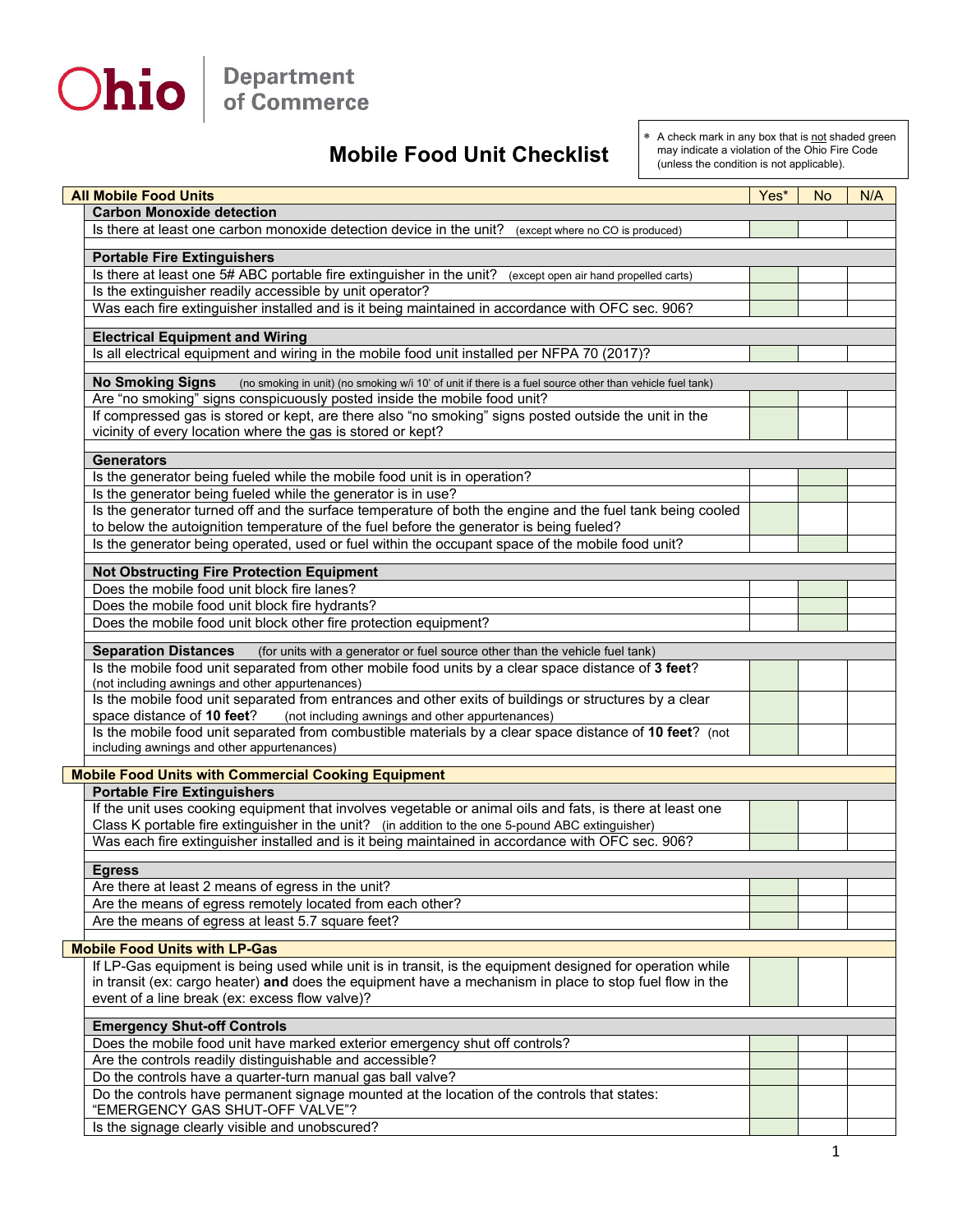| Is the signage weather resistant and of contrasting colors?                                               |  |  |  |  |  |  |
|-----------------------------------------------------------------------------------------------------------|--|--|--|--|--|--|
| Is the signage readable from a distance of 25 feet?                                                       |  |  |  |  |  |  |
|                                                                                                           |  |  |  |  |  |  |
| LP-Gas Storage, Use and Handling (See also OFC Rules 53, 57, 58, 61)                                      |  |  |  |  |  |  |
| <b>Containers</b>                                                                                         |  |  |  |  |  |  |
| Are only certified ASME or DOTn mobile LP-Gas containers being used?                                      |  |  |  |  |  |  |
| Do all LP-Gas containers installed in the enclosed spaces of the mobile food unit have a maximum          |  |  |  |  |  |  |
| allowable working pressure of 312 psi (2.2 MPag) or higher?                                               |  |  |  |  |  |  |
| Do all LP-Gas containers installed on the exterior of the mobile food unit have a maximum allowable       |  |  |  |  |  |  |
| working pressure of 250 psi (1.7 MPag) or higher?                                                         |  |  |  |  |  |  |
| Are all propane tanks kept in a secure manner?                                                            |  |  |  |  |  |  |
| Is the maximum aggregate capacity of all LP-Gas containers in the mobile food unit 200-gallons aggregate  |  |  |  |  |  |  |
| water capacity or less?                                                                                   |  |  |  |  |  |  |
| <b>Location and Installation</b>                                                                          |  |  |  |  |  |  |
|                                                                                                           |  |  |  |  |  |  |
| Are all LP-Gas supply systems installed either outside the vehicle or in a recess or cabinet?             |  |  |  |  |  |  |
| If in a recess or cabinet, is the recess or cabinet vapor tight to the inside of the vehicle but          |  |  |  |  |  |  |
| accessible from and vented to the outside?                                                                |  |  |  |  |  |  |
| If in a recess or cabinet, are there also vents located near the top and bottom of the enclosure and 3    |  |  |  |  |  |  |
| feet horizontally away from any opening into the vehicle?                                                 |  |  |  |  |  |  |
| Unless they have been removed during operation activities, are LP-Gas containers securely mounted on      |  |  |  |  |  |  |
| the vehicle or within an enclosing recess or cabinet?                                                     |  |  |  |  |  |  |
| If LP-Gas containers have been removed during operation activities, are all propane tanks secured         |  |  |  |  |  |  |
| to a stationary object or otherwise securely stabilized to prevent movement, overturn and damage?         |  |  |  |  |  |  |
| Are LP-Gas containers secured with non-combustible material or devices?                                   |  |  |  |  |  |  |
| Are cylinders located in such a manner as to minimize exposure to excessive temperature rises, physical   |  |  |  |  |  |  |
| damage, and/or tampering?                                                                                 |  |  |  |  |  |  |
| If propone tanks are mounted to the rear of the vehicle, are they mounted with a minimum 30-inch          |  |  |  |  |  |  |
| clearance from the bottom of the tank to the ground?                                                      |  |  |  |  |  |  |
| Are LP-Gas containers installed on the roof of a mobile food unit?<br>(they cannot be)                    |  |  |  |  |  |  |
| If LP-Gas containers are mounted within the vehicle housing, is the housing secure to the vehicle and     |  |  |  |  |  |  |
| are all removable parts of the housing secured to the housing while the mobile food unit is in transit?   |  |  |  |  |  |  |
| Are all LP-Gas container valves, appurtenances, and connections protected to prevent damage from          |  |  |  |  |  |  |
| accidental contact with stationary objects, loose object, stones, mud, and/or ice?                        |  |  |  |  |  |  |
| Are all LP-Gas container valves, appurtenances, and connections protected from damage due to              |  |  |  |  |  |  |
| overturn or similar vehicular accident?                                                                   |  |  |  |  |  |  |
| Do LP-Gas cylinders have permanent protection for cylinder valves and connections?                        |  |  |  |  |  |  |
| If LP-Gas cylinders are located on the outside of a mobile food unit, is weather protection provided?     |  |  |  |  |  |  |
| Are all devices or materials used to secure an LP-Gas container made of non-combustible material?         |  |  |  |  |  |  |
| <b>Piping and Connectors</b>                                                                              |  |  |  |  |  |  |
| Is all piping installed per NPFA 58 (2014), section 6.9.3?                                                |  |  |  |  |  |  |
| Does all steel tubing have a minimum wall thickness of 1.2 mm?                                            |  |  |  |  |  |  |
| Is a flexible connector installed between any regulator outlet and the fixed piping system (to protect    |  |  |  |  |  |  |
| against expansion, contraction, jarring, and vibration strains)?                                          |  |  |  |  |  |  |
|                                                                                                           |  |  |  |  |  |  |
| Is flexibility provided between cylinders and the gas piping system or regulator?                         |  |  |  |  |  |  |
| Are flexible connectors installed in accordance with NFPA 58 (2014), section 6.9.6?                       |  |  |  |  |  |  |
| Are flexible connectors that are installed between apparatus and the piping system installed in           |  |  |  |  |  |  |
| accordance with ANSI Z21-69-2015/CSA 6.6-2015?                                                            |  |  |  |  |  |  |
| If there are any flexible connectors that are longer than the length allowed in the OFC, have they been   |  |  |  |  |  |  |
| approved?                                                                                                 |  |  |  |  |  |  |
| If there are any fuel lines that incorporate hose, have they been approved?                               |  |  |  |  |  |  |
| Are fixed piping systems designed, installed, supported, secured in such a manner as to minimize the      |  |  |  |  |  |  |
| possibility of damage due to vibration, strains, or wear, and in such a manner to preclude loosening      |  |  |  |  |  |  |
| while in transit?                                                                                         |  |  |  |  |  |  |
| Is piping installed in a protected location?                                                              |  |  |  |  |  |  |
| Is piping fastened or does it have other protection to prevent damage due to vibration or abrasion?       |  |  |  |  |  |  |
| Is a rubber grommet or equivalent protection installed to prevent chafing at each point where piping      |  |  |  |  |  |  |
| passes though sheet metal or a structural member?                                                         |  |  |  |  |  |  |
| Do isolated sections of liquid piping have hydrostatic relief valves and are they installed in accordance |  |  |  |  |  |  |
| with NPFA 58 (2014), section 6.13?                                                                        |  |  |  |  |  |  |
| Have all piping systems (including hose) been pressure tested and proven free of leaks in accordance      |  |  |  |  |  |  |
| with NPFA 58 (2014), section 6.14?                                                                        |  |  |  |  |  |  |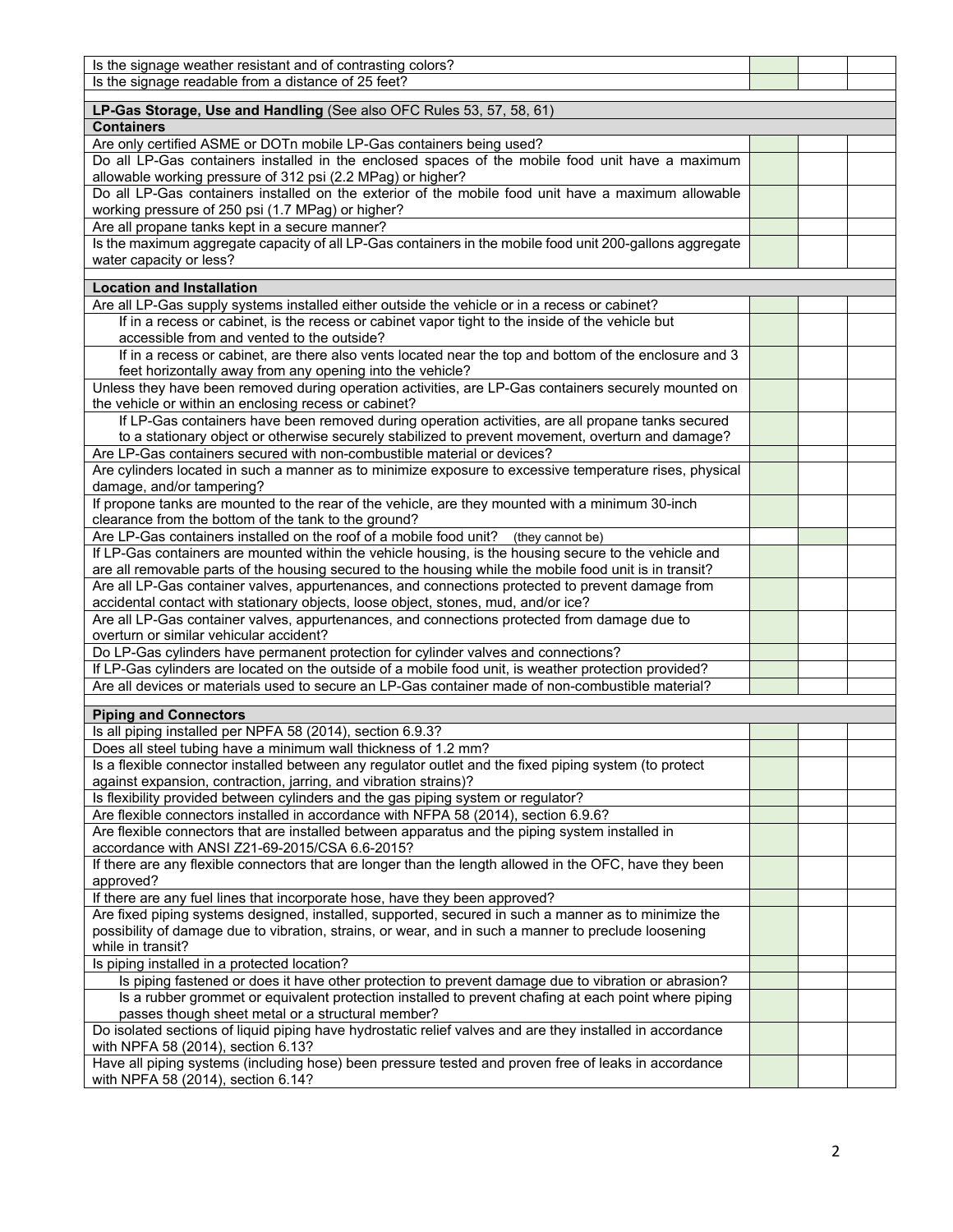#### **1301:7-7-02 Definitions**

#### **(B) Section 202 General definitions**

*"Mobile food unit." Any apparatus or equipment that is used to cook, prepare or serve food, and that routinely changes or can change location and is operated from a moveable vehicle or apparatus, including but not limited to motorized vehicles, trailers, and hand propelled carts.*

#### **1301:7-7-03 General Requirements**

#### **(T)** *Section 320 Mobile food units*

*320.1 Scope. This paragraph applies to all mobile food units operated within this state.* 

*320.2 General. In addition to other applicable provisions of this code, all mobile food units being operated in this state shall comply with the provisions of this paragraph and with all applicable provisions of this code for the type of cooking performed.* 

(a) *320.2.1 Obstructions of fire lanes and equipment. Mobile food units shall not block fire lanes, fire hydrants, or other fire protection devices and equipment.* 

(b) *320.2.2 Operation of fuel source during transit. LP-Gas fueled equipment shall not be operated during transit unless the equipment meets both of the following:* 

*(i) The equipment is designed to be in operation while the vehicle is in transit, such as cargo heaters or coolers; and* 

*(ii) There is a means installed to stop the flow of gas in the event of a line break, such as an excess flow valve.*

(c) *320.2.3 Carbon monoxide detection. All mobile food units shall be equipped with at least one listed carbon monoxide detection device.* 

*Exception: Carbon monoxide detectors shall not be required in open air hand propelled carts mobile food units that are not equipped with fossil fuel powered equipment (such as generators or vehicle fuel tanks) and that do not otherwise produce carbon monoxide during operation.*

*320.3 Portable fire extinguishers. All mobile food units shall have a minimum of one 5-pound ABC portable fire extinguisher located within the unit and readily accessible by the operator of the unit.* 

*Exception: Open air hand carts that do not have fossil fuel powered equipment.*

(a) *320.3.1 Class K portable fire extinguishers. In addition to the portable fire extinguisher required in paragraph* (T)(3)(320.3) *of this rule, all mobile food units that contain cooking equipment involving solid fuels or vegetable or animal oils and fats shall also be protected by at least one Class K rated portable fire extinguisher in accordance with paragraphs*  (D)(11)(e)(904.11.5) *to* (D)(11)(e)(ii)(904.11.5.2) (D)(12)(e)(904.12.5) *to* (D)(12)(e)(ii)(904.12.5.2) *of rule 1301:7-7-09 of the Administrative Code*.

(b) *320.3.2 Installation and maintenance. All portable fire extinguishers located within or at a mobile food unit shall be installed, serviced, tested, inspected and maintained in accordance with paragraph* (F)(906) *of rule 1301:7-7-09 of the Administrative Code.* 

*320.4 Egress. All mobile food units that operate while operating commercial cooking equipment shall have two accessible means of egress remotely located from each other.* 

(a) *320.4.1. No means of egress required by this paragraph shall be smaller than 5.7 square feet.* 

*320.5 Smoking. Smoking shall be prohibited inside of and within 10 feet of any mobile food unit that has any fuel source other than the vehicle fuel tank.* 

(a) *320.5.1. "No Smoking" signs shall be conspicuously posted inside each mobile food unit, outside each mobile food unit in the vicinity of any location where compressed gas is stored or kept, and in a location that is visible to the public.* 

(b) *320.5.2. "No Smoking" signs shall be in English, shall have a dark background, and shall have lettering in a contrasting color that is at least 4 inches tall and with a minimum brush stroke width of 1 inch.* 

*320.6 LP-Gas. The storage, use and handling of LP-Gas in a mobile food unit shall comply with this rule and, except as otherwise provided herein, shall also comply with rules*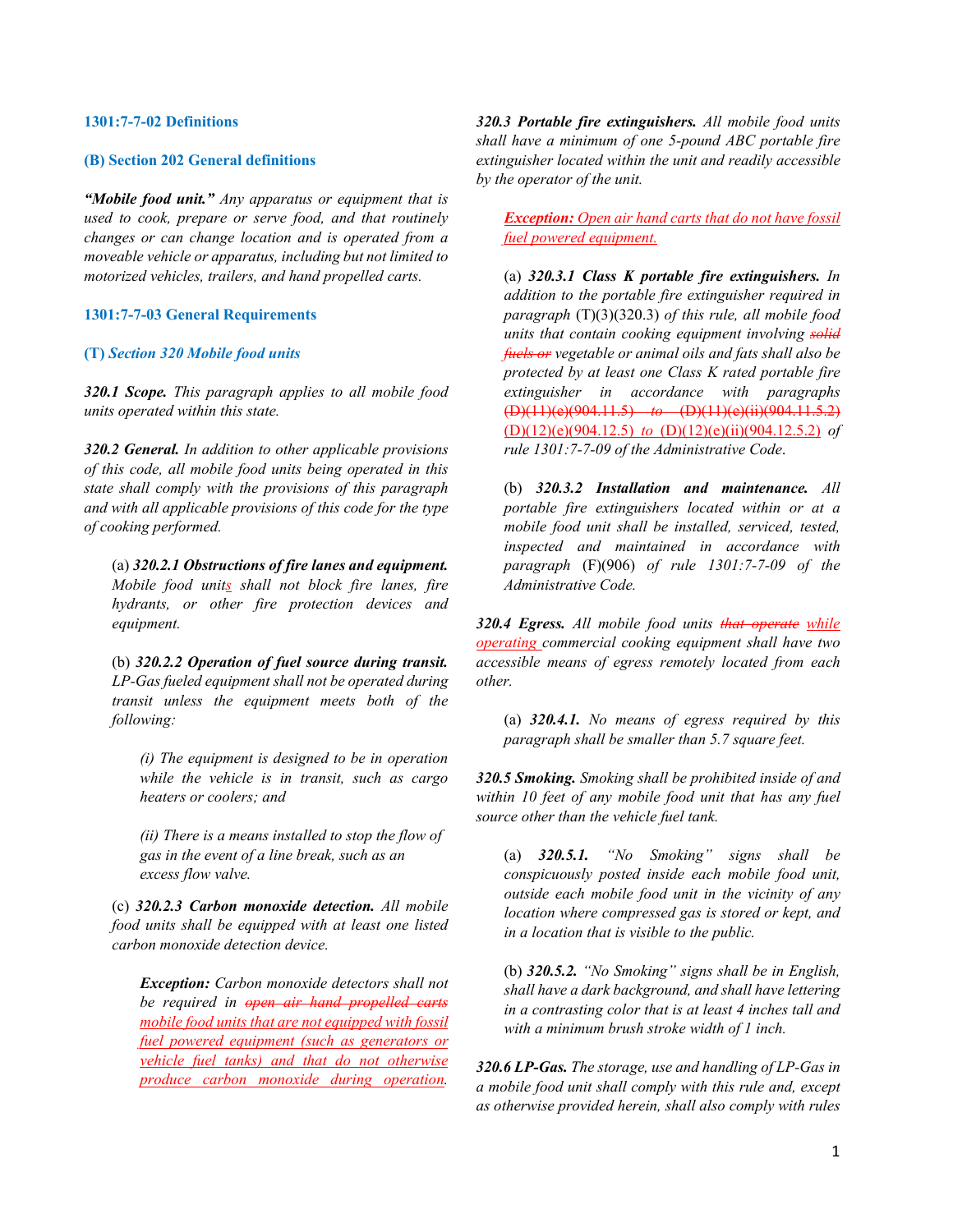*1301:7-7-30, 1301:7-7-34, 1301:7-7-35 and 1301:7-7-38 1301:7-7-53, 1301:7-7-57, 1301:7-7-58 and 1301:7-7-61 of the Administrative Code.* 

(a) *320.6.1 Containers. Only ASME certified or DOTn certified mobile LP-Gas containers in compliance with the following shall be used:* 

(i) *A maximum allowable working pressure (MAWP) of 312 psi (2.2 MPag) or higher for LP-Gas containers installed in the enclosed spaces of a vehicle.* 

(ii) *A maximum allowable working pressure (MAWP) of 250 psi (2.2 MPag) or higher for LP-Gas containers installed on the exterior of a vehicle.* 

(iii) Propane tanks must be kept in a secure manner at all times.

(iv) *The maximum aggregate capacity of containers used in a mobile food unit to contain LP-Gas shall not exceed 200 gallons (0.8 m3) aggregate water capacity.* 

(b) *320.6.2 Location and installation. Supply systems for mobile food units shall comply with the following:* 

(i) *LP-Gas supply systems used for a mobile food unit, including the containers, shall be installed either on the outside of the vehicle or in a recess or cabinet that is vapor tight to the inside of the vehicle but accessible from and vented to the outside, with the vents located near the top and bottom of the enclosure and 1 m (3 ft) horizontally away from any opening into the vehicle and below the level of the vents.* 

(ii) Except as otherwise provided in paragraph (T)(6)(b)(iii)(320.6.2) of this rule, *LP-Gas containers shall be mounted securely on the vehicle or within the enclosing recess or cabinet and secured with noncombustible material or devices, shall be kept in a secure manner at all times, and shall comply with the following:* 

(*a*) *Cylinders shall be located to minimize exposure to excessive temperature rises, physical damage, or tampering.* 

(*b*) When secured to the rear of the vehicle *Vehicle mounted propane tanks shall be mounted with a minimum 36" 30" clearance from the bottom of the tank to the ground when secured to the vehicle.* 

(*c*) *LP-Gas containers shall not be installed on the roof of the vehicle.* 

(*d*) *Where LP-Gas containers are mounted within the vehicle housing, the housing shall be secure to the vehicle and any removable portions of the housing shall be secured to the housing while in transit.* 

(*e*) *All LP-Gas container valves, appurtenances, and connections shall be protected to prevent damage from accidental contact with stationary objects, loose objects, stones, mud, or ice thrown, up from the ground or floor, and damage due to overturn or similar vehicular accident.* 

(*f*) *LP-Gas cylinders shall have permanent protection for cylinder valves and connections.* 

(*g*) *Where LP-Gas cylinders are located on the outside of a vehicle, weather protection shall be provided.* 

*(h) All materials or devices used to secure LP-Gas containers shall be made of noncombustible material.* 

(iii) LP-Gas containers may be removed from the mobile food unit during operation activities. When so removed, propane tanks shall be secured to a stationary object or otherwise securely stabilized to prevent movement, overturn and damage at all times while operation activities are occurring.

(c) *320.6.3 Piping and connectors. On or before, but no later than, December 31, 2018, all piping used All piping installed in a mobile food unit shall comply with the following:* 

(i) *Piping shall be installed in accordance with section 6.9.3 of NFPA 58 as listed in rule 1301:7- 7-80 of the Administrative Code.*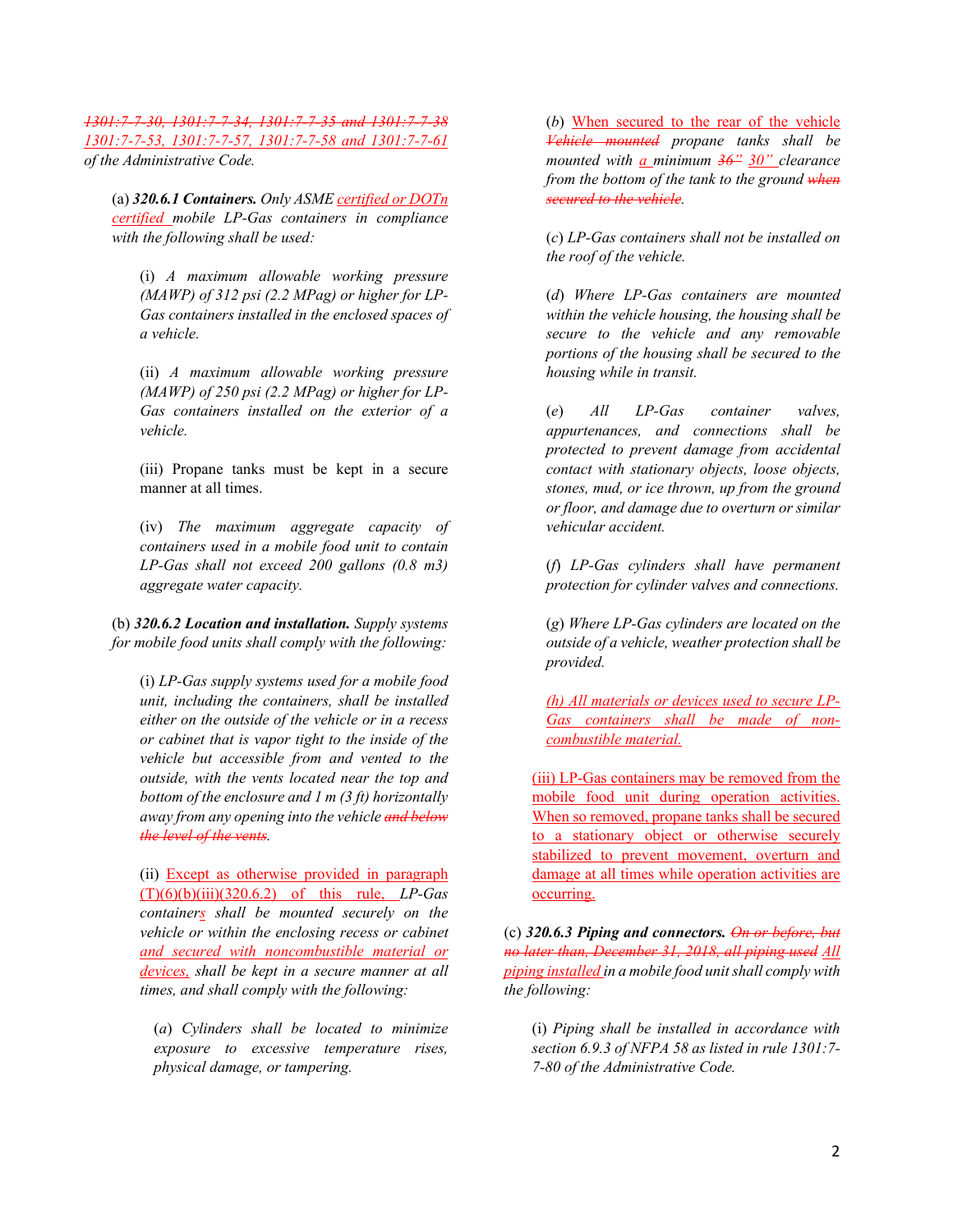(ii) *Steel tubing shall have a minimum wall thickness of 1.2 mm (0.049 in.).* 

(iii) *A flexible connector shall be installed between the regulator outlet and the fixed piping system to protect against expansion, contraction, jarring, and vibration strains.* 

(iv) *Flexibility shall be provided in the piping between a cylinder and the gas piping system or regulator.* 

(v) *Flexible connectors shall be installed in accordance with section 6.9.6 of NFPA 58 as listed in rule 1301:7-7-80 of the Administrative Code. Flexible connectors installed between apparatus and the piping system shall be installed in accordance with ANSI Z21-69-2015/CSA 6.6- 2015 as listed in rule 1301:7-7-80 of the Administrative Code.*

(vi) *Flexible connectors longer than the length allowed in the code, or fuel lines that incorporate hose, shall be used only where approved.* 

(vii) *The fixed piping system shall be designed, installed, supported, and secured to minimize the possibility of damage due to vibration, strains, or wear and to preclude any loosening while in transit.* 

(viii) *Piping shall be installed in a protected location.* 

*(a) Where piping is installed outside the vehicle, piping shall be under the vehicle and below any insulation or false bottom.* 

(*b*)(a) *Fastening or other protection shall be installed to prevent damage due to vibration or abrasion.* 

(*c*)(b) *At each point where piping passes through sheet metal or a structural member, a rubber grommet or equivalent protection shall be installed to prevent chafing.* 

(ix) *Gas piping shall be installed to enter the vehicle through the floor directly beneath or adjacent to the appliance served.* 

(x) *If a branch line is installed, the tee connection shall be located in the main gas line under the floor and outside the vehicle.* 

(xi) *Exposed part of the fixed piping system be of corrosion -resistant material or shall be coated or protected to minimize corrosion.* 

(xii)(ix) *Hydrostatic relief valves shall be installed in isolated sections of liquid piping in accordance with section 6.13 of NFPA 58 as listed in rule 1301:7-7-80 of the Administrative Code.* 

(xiii)(x) *Piping systems, including hose, shall be pressure tested and proven free of leaks in accordance with section 6.14 of NFPA 58 as listed in rule 1301:7-7-80 of the Administrative Code.* 

(d) *320.6.4 Emergency shut off controls. Mobile food units using LP-Gas shall be provided with readily distinguishable and accessible marked exterior emergency shut off controls with a quarter-turn manual gas ball valve.* 

(i) *320.6.4.1 Signage. Signs shall be permanently mounted at the location of the emergency shut off controls and shall state: "EMERGENCY GAS SHUT-OFF VALVE"* 

*(a) 320.6.4.1.1. Signs shall be clearly visible and shall remain unobscured at all times. Signs shall be weather resistant, of contrasting colors, and shall be readable from a minimum distance of 25 feet.* 

*320.7 Distance and separation requirements. While parked and in operation mobile food units, exclusive of awnings and appurtenances, using or containing a fuel source or generator other than the vehicle fuel tank shall be separated from the entrances and other exits of buildings or structures, combustible materials, vehicles and other cooking operations by a clear space distance of 10 feet (3 m). While parked and in operation mobile food units using or containing a fuel source or generator other than the vehicle fuel tank shall be separated from other mobile food units by a clear space distance of 3 feet (0.9144 m).*